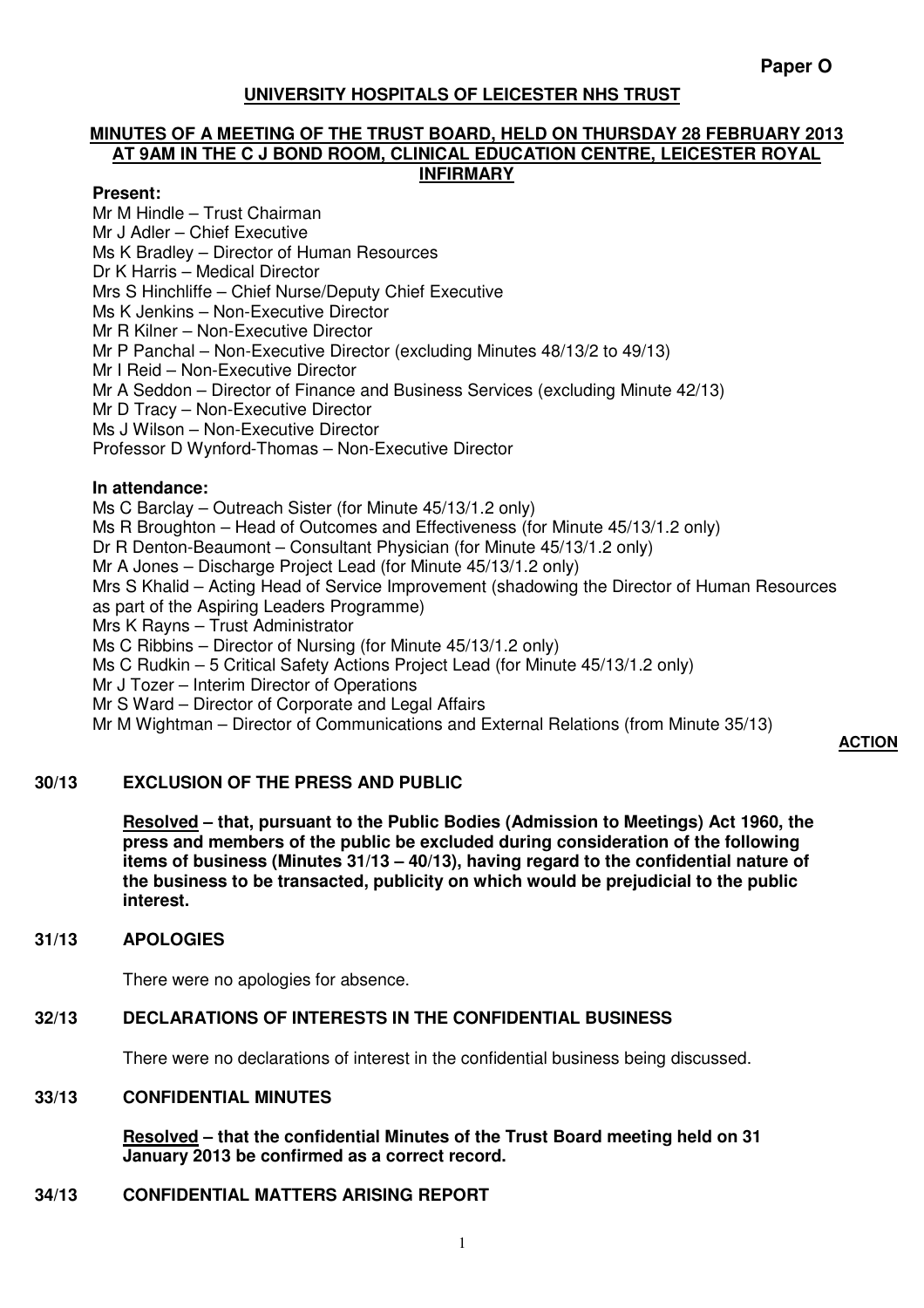**Resolved – that this Minute be classed as confidential and taken in private accordingly, on the grounds that public consideration at this stage could be prejudicial to the effective conduct of public affairs.** 

#### **35/13 REPORTS BY THE CHIEF EXECUTIVE**

**Resolved – that this Minute be classed as confidential and taken in private accordingly, on the grounds that public consideration at this stage could be prejudicial to the effective conduct of public affairs.** 

#### **36/13 REPORTS BY THE DIRECTOR OF FINANCE AND BUSINESS SERVICES**

**Resolved – that this Minute be classed as confidential and taken in private accordingly, on the grounds of commercial interests and that public consideration at this stage could be prejudicial to the effective conduct of public affairs.** 

#### **37/13 REPORTS BY THE CHAIRMAN AND THE DIRECTOR OF CORPORATE AND LEGAL AFFAIRS**

**Resolved – that this Minute be classed as confidential and taken in private accordingly, on the grounds that public consideration at this stage could be prejudicial to the effective conduct of public affairs.** 

### **38/13 REPORT BY THE DIRECTOR OF CORPORATE AND LEGAL AFFAIRS**

**Resolved – that this Minute be classed as confidential and taken in private accordingly, on the grounds that public consideration at this stage could be prejudicial to the effective conduct of public affairs.** 

#### **39/13 REPORTS FROM BOARD COMMITTEES**

#### 39/13/1 Empath Programme Board

**Resolved – that this Minute be classed as confidential and taken in private accordingly, on the grounds of commercial interests and that public consideration at this stage could be prejudicial to the effective conduct of public affairs.** 

#### 39/13/2 Audit Committee

**Resolved – that this Minute be classed as confidential and taken in private accordingly, on the grounds that public consideration at this stage could be prejudicial to the effective conduct of public affairs.** 

#### 39/13/3 Quality Assurance Committee

**Resolved – that the confidential Minutes of the Quality Assurance Committee meeting held on 22 January be received and noted.** 

39/13/4 Remuneration Committee

**Resolved – that the confidential Minutes of the Remuneration Committee meeting held on 5 February 2013 be received and noted.** 

# **40/13 CORPORATE TRUSTEE BUSINESS**

40/13/1 Charitable Funds Committee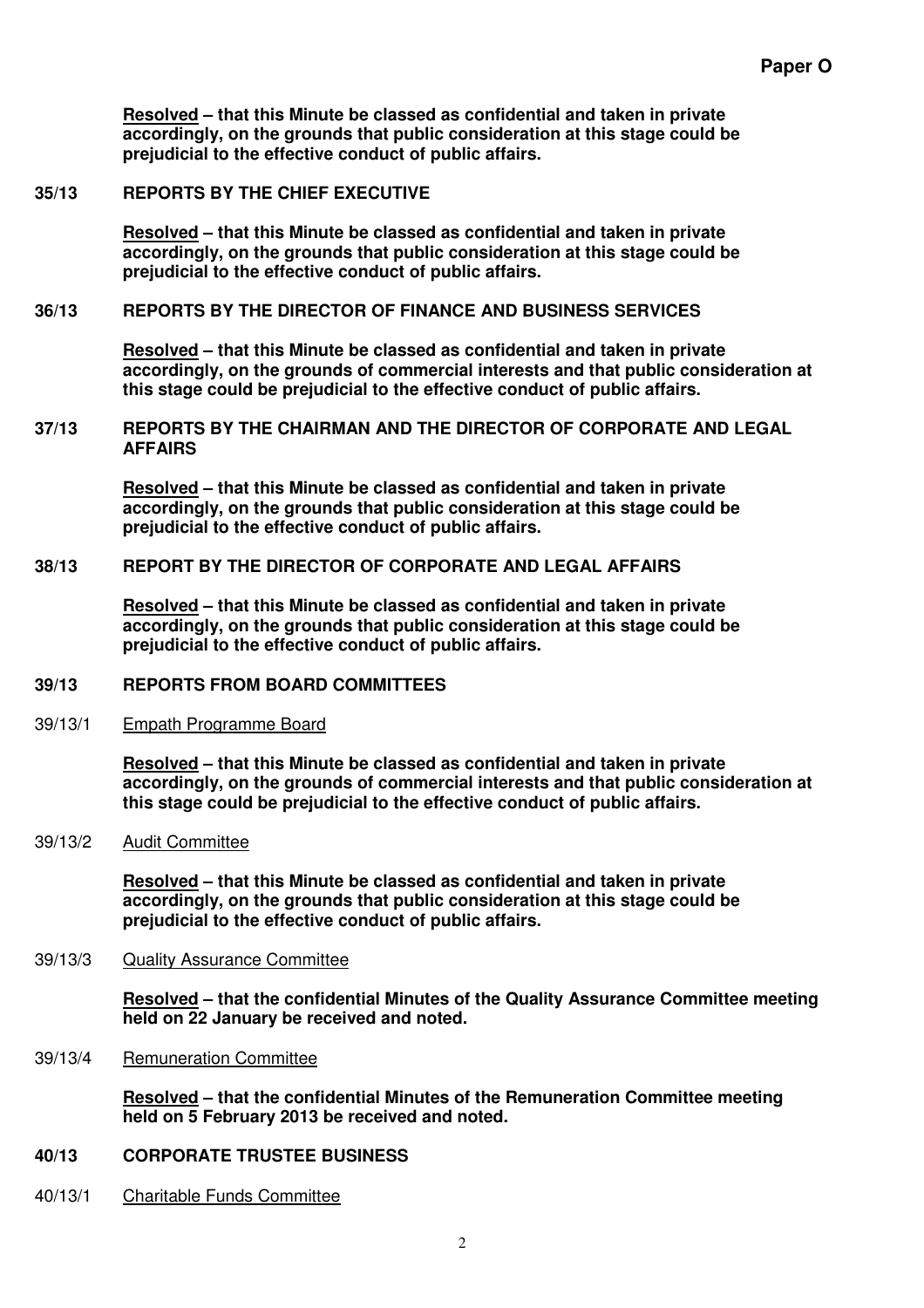**Resolved – that the confidential Minutes of the 18 January 2013 Charitable Funds Committee meeting be received and any recommended items contained therein be endorsed.** 

# **41/13 DECLARATIONS OF INTERESTS IN THE PUBLIC BUSINESS**

There were no declarations of interests relating to the public items being discussed.

# **42/13 CHAIRMAN'S AND CHIEF EXECUTIVE'S OPENING COMMENTS**

The Chairman drew the Board's attention to the following issues:-

- (a) the potential effect of events highlighted by the Mid Staffordshire NHS Foundation Trust Public Inquiry in terms of eroding public confidence in the NHS and the likely impact upon NHS 'approval ratings'. An engagement event had been held with UHL's key stakeholders earlier that day, the outputs from which would be reported to the 28 March 2013 Trust Board meeting. It was intended to continue this dialogue with stakeholders as the Government began the process of accepting/rejecting the 290 recommendations arising from the Francis report;
- (b) an announcement that Mrs S Hinchliffe, Chief Nurse/Deputy Chief Executive would be leaving the Trust in May 2013 to join Leeds Teaching Hospitals NHS Trust. In the four years that Mrs Hinchliffe had worked for UHL she had introduced nursing metrics, led on the reduction of hospital acquired infections to levels which had previously seemed unattainable and applied rigour and understanding to the quality and safety of patient centred care. Arrangements were underway to recruit a replacement Chief Nurse, and
- (c) NHS Change Day a single day of collaborative action to demonstrate how small changes could have a big impact. He congratulated Damien Roland, junior doctor and clinical fellow at UHL and co-creator of NHS Change Day, noting that it was hoped to attract 65,000 pledges nationally (1,000 for each year of the NHS).

The Chief Executive highlighted the following UHL priorities from an Executive perspective:-

- (i) improvements to UHL's emergency care pathway (where the service remained under pressure to deliver high levels of emergency capacity and performance standards);
- (ii) continued programme of introductory meetings with the Chief Executive;
- (iii) preparations for the forthcoming financial year end and the increased focus to deliver sustainable operational and financial performance;
- (iv) the process to finalise robust financial and operational plans for the 2013-14 financial year;
- (v) UHL's annual operating plan and annual priorities (which were due to be presented to the Board on 28 March 2013), and
- (vi) early progress made with implementing the Listening into Action (LiA) model for improving staff engagement at UHL. The first meeting of the LiA sponsor group had been well attended and representatives had been selected to attend the first of the navigation events on Monday 4 March 2013.

# **43/13 MINUTES**

**Resolved – that the Minutes of the Trust Board meeting held on 31 January 2013 (paper M) be confirmed as a correct record.** 

# **44/13 MATTERS ARISING FROM THE MINUTES**

Paper J detailed the status of previous matters arising, particularly noting those without a specific timescale for resolution. In discussion on the matters arising report the Trust Board noted that the overall results of the National Staff Survey would be presented to the Board **DHR**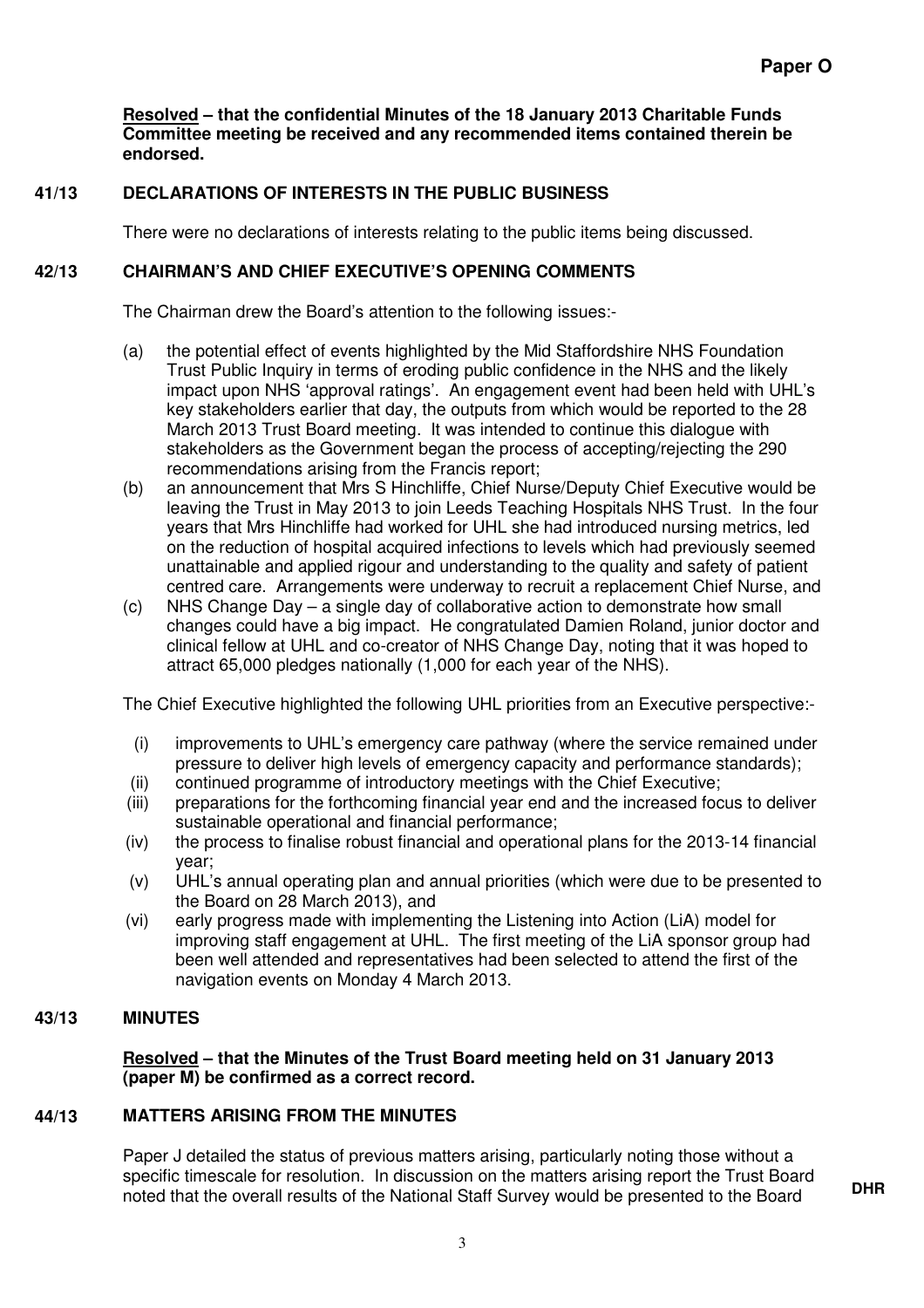on 28 March 2013.

**Resolved – that the update on outstanding matters arising and the associated actions above, be noted. NAMED EDs** 

#### **45/13 QUALITY AND SAFETY**

#### **45/13/1 CLINICAL QUALITY**

#### 45/13/1.1 Report of the Mid Staffordshire NHS Foundation Trust Public Inquiry – Chaired by Robert Francis QC

The Chief Nurse/Deputy Chief Executive introduced paper O, providing a preliminary review of UHL's response to the recommendations arising from the Public Inquiry report. For the purposes of paper O, the 290 recommendations had been grouped into 10 thematic areas that had contributed to the build up of issues at Mid Staffordshire NHSFT. The Chief Nurse/Deputy Chief Executive also noted the valuable insight provided by a meeting with key stakeholders (as held immediately before the public section of the Trust Board meeting). The comments and suggested themes for additional focus which had been raised by the stakeholders would be reviewed and any outputs built into the development of UHL's services, alongside the expected Government response to the 290 recommendations arising from the Public Inquiry. A gap analysis was being undertaken in respect of UHL's current service provision and a report on this subject was expected to be presented to the Board on 28 March 2013. **CN/DCE** 

In discussion on paper O, the following comments and observations were noted:-

- (a) Ms K Jenkins, Non-Executive Director and Audit Committee Chair highlighted the fundamental importance of the issues outlined in section 4.6 in respect of patient information, communication and visibility of care;
- (b) Professor D Wynford-Thomas, Non-Executive Director and Dean of the University of Leicester Medical School welcomed the views of stakeholders in respect of medical training indicators, aspects of staff behaviours and their fitness to practice. A summit was planned to assess the impact of the report on education and training of all staff, and
- (c) the Chief Executive noted strong links between the outcomes of the Francis Inquiry and the development of UHL's Quality and Safety Commitment, noting that the patient safety goals and quality priorities would be the vehicle for taking forward improvements in patient care; the Listening into Action staff engagement programme was expected to deliver improvements in staff culture; and that the Government would be addressing any requirement for major changes in NHS governance arrangements (eg a potential merger between Monitor and the Care Quality Commission).

#### **Resolved – that the Chief Nurse/Deputy Chief Executive be requested to present a further report on the recommendations arising from the Francis Inquiry to the 28 March 2013 Trust Board meeting.**

**CN/DCE** 

#### 45/13/1.2 UHL Quality and Safety Commitment 2012-2015

Further to Minute 20/13/1.3 of 31 January 2013, the Trust Board received presentations from the clinical leads in respect of three of the seven quality priorities arising from the Quality and Safety Commitment Goals (Save Lives, Avoid Harm and Patient Centred Care). Members noted that presentations on the remaining four quality priorities had been scheduled on the Trust Board agenda for 28 March 2013.

1) Out of Hours Care (Save Lives) – Ms C Barclay, Outreach Sister highlighted the key work streams being taken forward to reduce UHL's SHMI mortality data with the aim of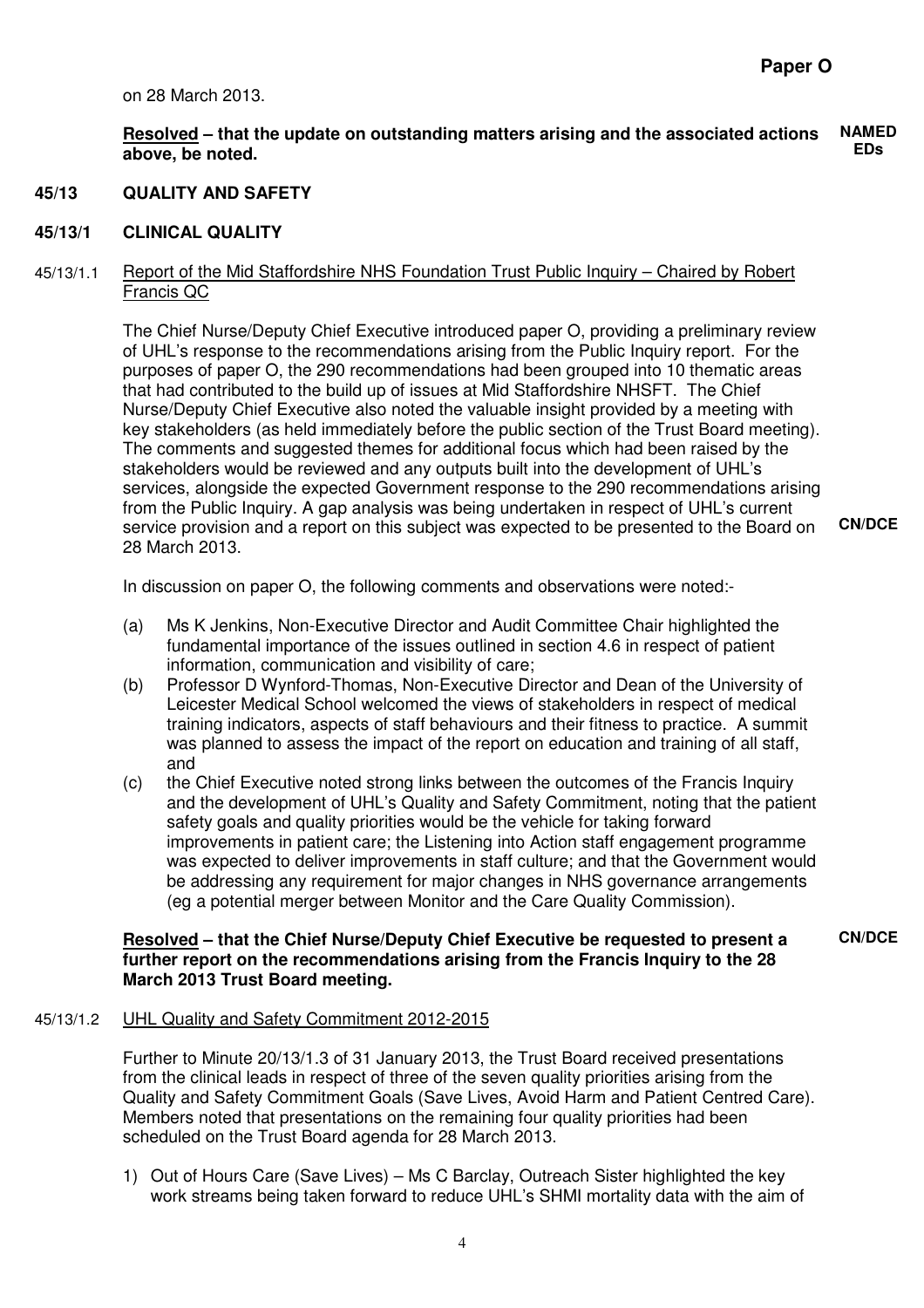saving 1,000 lives in the next three years. She reported on the implementation of an iPhone system to replace the early warning score bleep system and the improved response times that had been achieved with the facility to provide verbal information simultaneously to clinical teams. Excellent feedback had been provided by nursing staff and junior doctors and 1,000 calls had been made within the first week of use;

- 2) Senior Review, Ward Rounds and Notation (Avoid Harm) Ms C Rudkin, 5 Critical Safety Actions Project Lead and Dr R Denton-Beaumont, Consultant Physician highlighted the introduction of new template documentation for use as a prompting tool for the patient safety checklists. Specific standards for key pathways were also being developed. Mr R Kilner, Non-Executive Director sought and received assurance that sufficient clinical engagement in the work streams was taking place. The Chief Executive noted that this quality priority would dovetail with phase II of the Right Place Consulting work by increasing the emphasis on senior review and ward rounds, and
- 3) Discharge Experience (Patient Centred Care) Ms C Ribbins, Director of Nursing and Mr A Jones, Discharge Project Lead reported on the developments underway to improve the discharge experience for UHL's patients and embed best practice throughout the organisation. A discharge co-ordinator was being established on all medical wards and each patient would now be provided with an expected date of discharge which would be displayed by the bedside and communicated to the patient and their family. A "Ticket Home" system had been introduced to capture all salient discharge information and the weekend discharge rates and percentage of patients discharged before 11am had started to demonstrate improvements.

In discussion on the presentations, Trust Board members:-

- (a) sought and received assurance regarding the flexibility of UHL's discharge processes when it became necessary to amend the agreed discharge time or date, noting that appropriate communications took place with the patient and their family and that other thresholds existed alongside the "Discharge before 11am";
- (b) commended the presentations provided, noting the excellent model they represented for making improvements happen within the Trust;
- (c) noted the intention to provide quarterly progress updates to the Quality Assurance Committee and the Trust Board, and
- (d) received additional information regarding benchmarking of practices in place within other Acute Trusts and the selected areas of good practice that had been adopted for UHL. Ms C Barclay particularly noted the impact of improved EWS response times at Guy's and St Thomas' NHS Foundation Trust and the significant improvements that had been evidenced in their SHMI data.

# **Resolved – that (A) the three work stream presentations arising from the Quality and Safety Commitment 2012-15 (paper P) be received and noted;**

#### **(B) presentations on the remaining four Quality and Safety Commitment work streams be scheduled on the Trust Board agenda for 28 March 2013, and CN/DCE**

#### **(C) quarterly progress reports on the Quality and Safety Commitment be provided to the Quality Assurance Committee and the Trust Board. CN/DCE**

# 45/13/1.3 Contrasting Experiences

The Chief Nurse/Deputy Chief Executive introduced a series of presentation slides highlighting the following contrasting experiences which had impacted in different ways upon aspects of clinical quality, patient experience and safety at UHL:-

(a) issues identified in relation to the discharge process for a patient with progressive lung disease and an agreed Do Not Attempt Resuscitation (DNAR) status. The issues highlighted had included lack of family involvement in the discharge process (including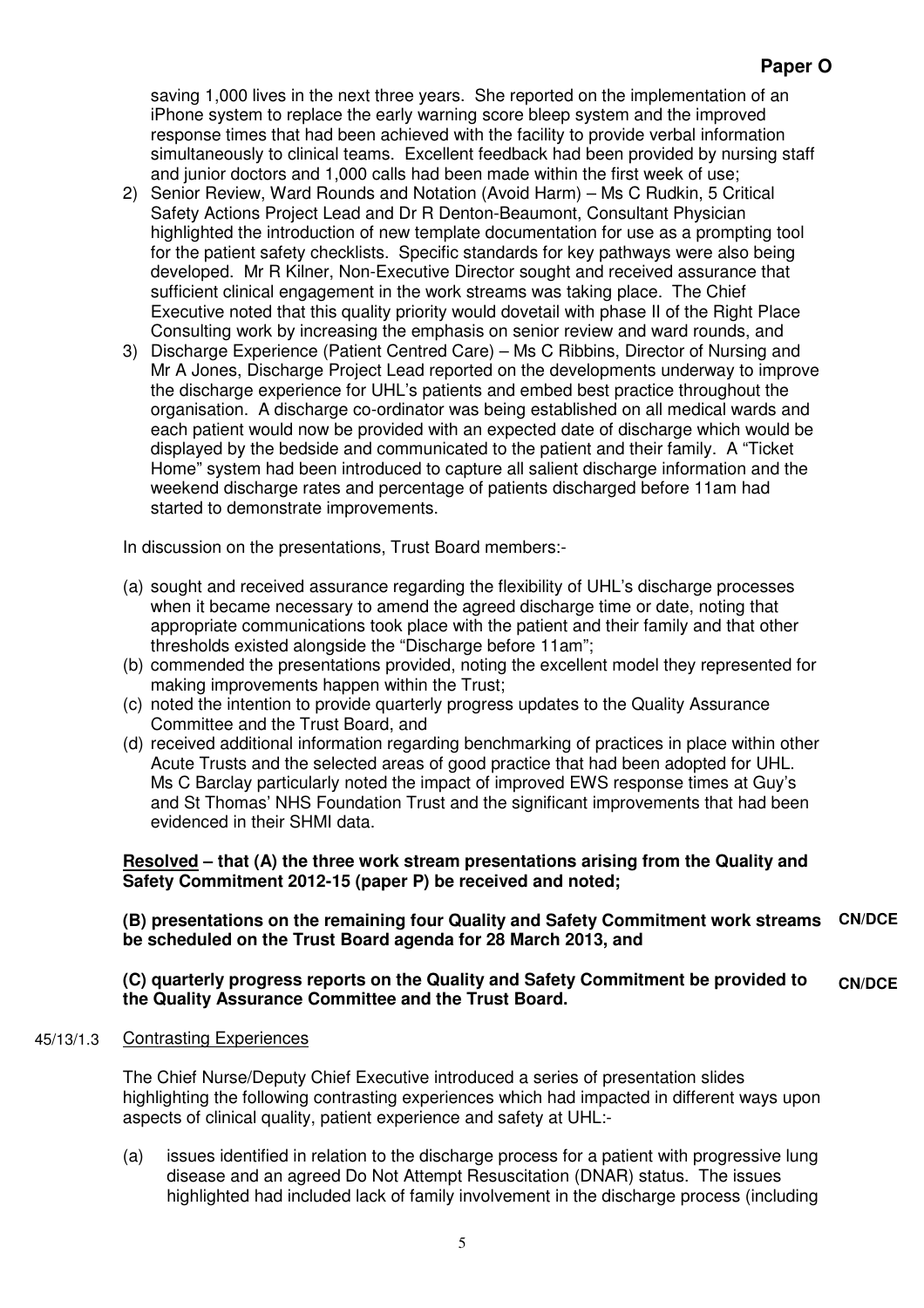collection), arrangements for oxygen in the discharge lounge and for the journey home and a lack of salient information being provided within the patient's discharge letter (re: 24 hour oxygen requirements and DNAR status). Trust Board members noted that improving discharge planning was one of the key themes within UHL's Quality and Safety Commitment and arrangements were being made to introduce specific standards surrounding key discharge information ("Ticket Home"), recruitment of additional discharge co-ordinators and improve communications with family and carers. In addition, there was a specific CQUIN scheme surrounding improvements in the content and quality of discharge letters, and

(b) the improvements in patient experience that had been delivered through the successful "Our Space" fundraising project, resulting in the completed refurbishment of one of UHL's oncology wards, creating a new facility for teenagers and young adults being treated for cancer. The project was on target to reach the £1.4m fundraising target, thanks to the help of patients, public and staff and significant contributions by the Teenage Cancer Trust and the Leicester Hospitals Charity. A female cancer patient named Gemma (aged 23) who was now in remission had provided her personal insight into the difference that such a unit would make to the treatment of teenagers and young adults, knowing that they would now be treated alongside patients of a similar age to themselves.

Following the presentation, Ms J Wilson, Non-Executive Director queried whether there was any cross-over between the planned improvements in discharge information "Ticket Home" and the arrangements to provide enhanced information relating to discharge medication. The Chief Nurse/Deputy Chief Executive advised that the drug information cards would continue to be provided separately as they contained key instructions for carers and district nurses relating to drug administration.

# **Resolved – that the presentation and subsequent discussion on contrasting experiences at UHL be received and noted.**

# **46/13 HUMAN RESOURCES – ORGANISATIONAL DEVELOPMENT PLAN**

Further to Minute 321/12/3.1 of 29 November 2012, the Director of Human Resources introduced paper Q, setting out UHL's Organisational Development (OD) plan priorities for 2013-15 and providing updated action plans for each of the six objectives. Appendix 3 to paper Q detailed the draft Leadership and Management Standards and described how these would map across to key elements arising from the Francis Inquiry report, helping to build a common positive culture and ensuring openness, transparency and candour. The report also now incorporated improvement targets for the 2013 National Staff Survey (section 11 refers). In discussion on the report, the Trust Board:-

- (a) welcomed the inclusion of targets for improvements in staff survey results but queried whether these might prove too stretching. The Director of Human Resources agreed to review these targets (and their timescales) further in conjunction with Executive Team members and circulate revised targets outside the meeting;
- (b) suggested that integration of staff stories (including examples of good leadership styles and qualities noted from inspirational leaders within the Trust) would help to support Objective 3 – strengthening leadership). It was agreed that the Chairman and the Director of Corporate and Legal Affairs would review the scope to hold a Trust Board development session on the themes arising from this objective;
- (c) recommended that the Leadership and Management Standards be shared with UHL staff as a stand-alone document;
- (d) noted that the outputs from the Listening into Action programme would also be built into the OD plan;
- (e) considered the communications implications surrounding the arrangements for launching the Trust's OD plan, Annual Operational Plan, Listening into Action programme, and the Quality and Safety Commitment within a relatively short timeframe, and

**DHR** 

**CHAIR MAN/ DCLA**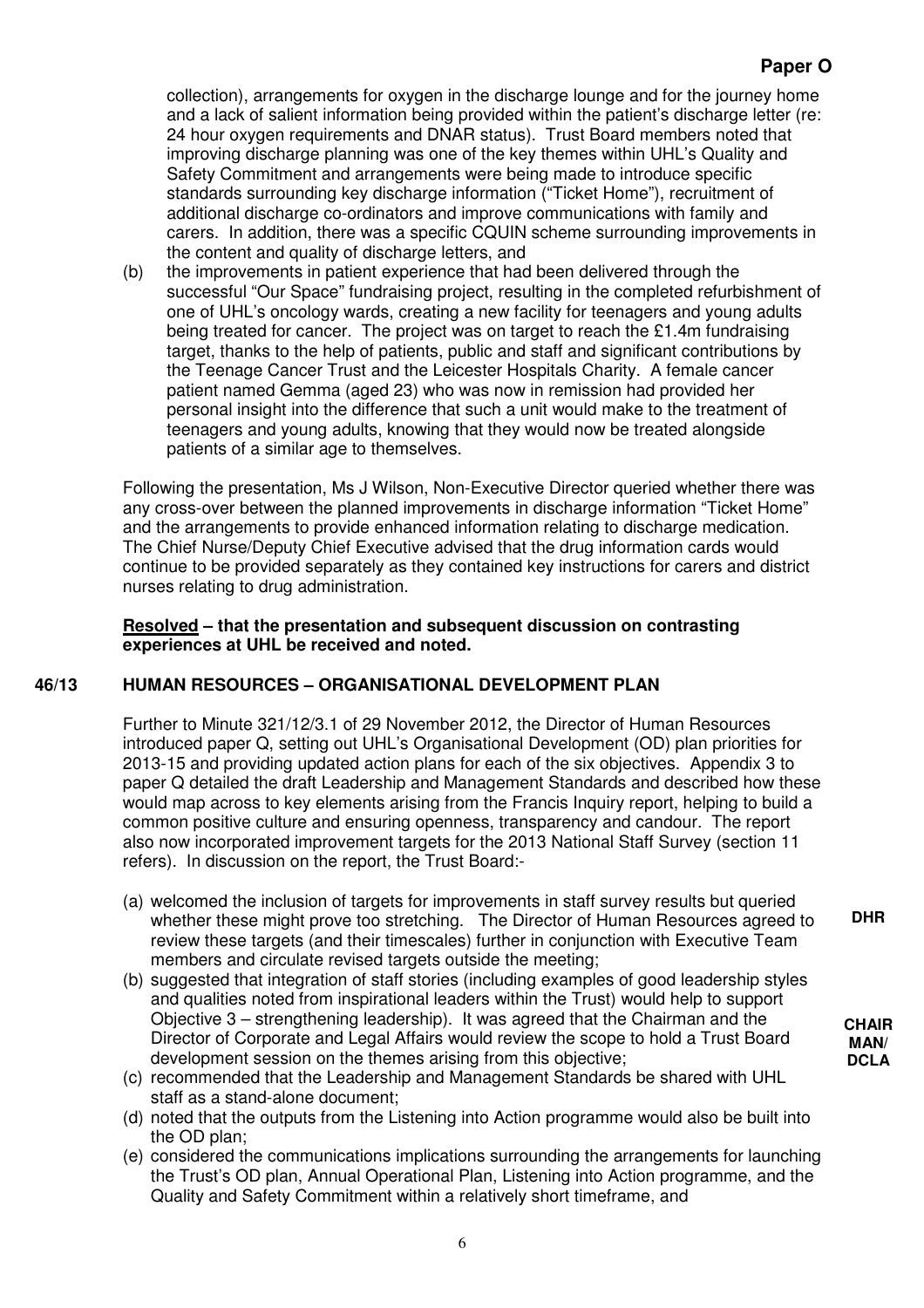(f) considered opportunities to establish a database of leadership coaches and mentors from within the Trust's existing leaders. The Director of Human Resources advised that she would be considering ways in which such individuals could be identified or encouraged to put themselves forward. **DHR** 

**Resolved – that (A) the UHL Organisational Development Plan 2013-15 (paper Q) be approved;** 

**(B) the Director of Human Resources be requested to review the targets for improvements in national staff polling, and** 

**(C) consideration be given to circulating the Leadership and Management Standards to staff as a stand-alone document, and DHR** 

**(D) the Chairman and the Director of Corporate and Legal Affairs be requested to review the scope to hold a Trust Board development session on themes arising from objective 3 – strengthening leadership. CHAIR MAN/ DCLA** 

# **47/13 GOVERNANCE – FOUNDATION TRUST (FT) UPDATE**

Further to Minute 19/13/1 of 31 January 2013, paper R advised members of progress on UHL's FT application and the timetable as set out in the Trust's Tripartite Formal Agreement (TFA), noting that the Trust Board would continue to receive monthly updates on this issue. The Chief Executive drew members' attention to the red RAG rating for the milestone to achieve the 2012-13 financial plan and confirmed that activity continued to develop UHL's Quality Governance Framework and Board Governance Memorandum.

As reported at the 31 January 2013 Trust Board meeting, discussions were being held with the Strategic Health Authority/Trust Development Authority regarding opportunities to review UHL's timeline in the light of recent internal and external developments to ensure the logical and timely sequencing of UHL's key milestones. An update on the outcome of these discussions would be reported to the Board in March or April 2013 (when available).

**Resolved – that the Trust Board continue to receive monthly updates on its FT Application process.** 

# **48/13 QUALITY AND PERFORMANCE**

#### 48/13/1 Month 10 Quality and Performance Report

Paper S, the quality and performance report for month 10 (month ending 31 January 2013) advised of red/amber/green (RAG) performance ratings for the Trust, and set out performance exception reports in the accompanying appendices.

 Mr I Reid, Non-Executive Director and Chairman of the Finance and Performance Committee provided feedback on discussions held at the 27 February 2013 Finance and Performance Committee meeting, noting the reported £5.3m surplus for January 2013 which was £4.4m favourable against the planned £0.8m surplus. The reported cumulative year to date deficit standing at £2m (£2.7m adverse to plan) now reflected £13m in partial recognition of the proposed year end agreement between UHL and Commissioners. In month cost improvements had been achieved in the sum of £2.3m, making a cumulative total of £21.8m (£4.2m adverse to plan). Cumulative operating expenditure was £23.9m adverse to plan comprising of pay £10.6m adverse and non pay £13.3m adverse.

Whilst the increase in operating costs reflected additional activity being delivered, appropriate control of these costs remained a crucial element in delivering the forecast year end surplus of £46k, alongside satisfactory outcomes from the ongoing discussions with

**CE** 

**CE** 

**DHR**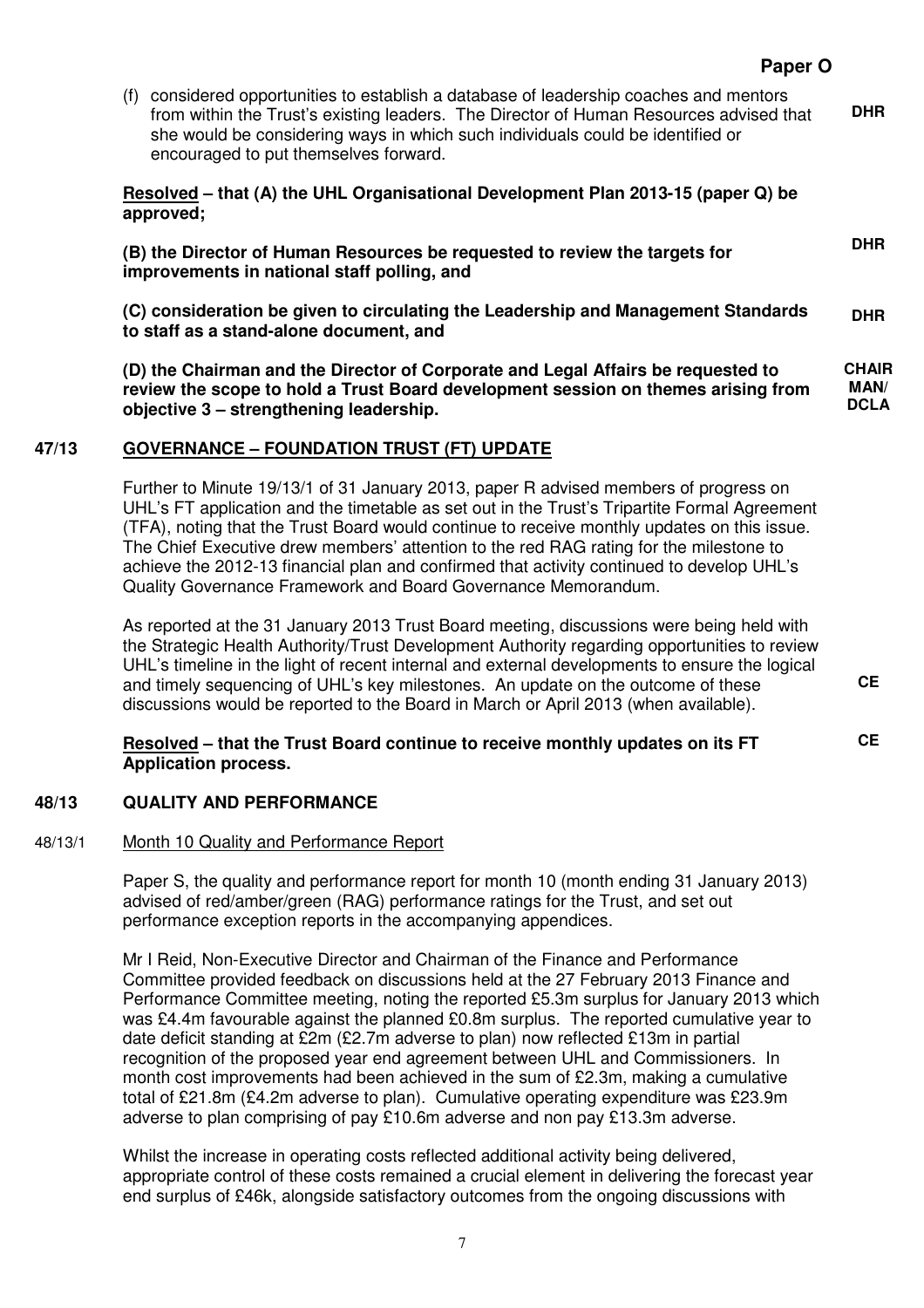# **Paper O**

Commissioners to secure funding for re-admissions, emergency activity and transformation of services. The Finance and Performance Committee had also considered the forecast £6.7m variance against the capital expenditure programme and the increased cash balance which now stood at £19.4m reflecting the factors and management actions set out in section 7.4.5 of the quality and performance management commentary.

The Director of Finance and Business Services reported on the arrangements to strengthen Divisional recovery plans through appropriate use of PLICS data and service line management reporting. Responding to a query raised by Ms K Jenkins, Non-Executive Director, the Director of Finance and Business Services confirmed that premium pay costs were expected to reduce in line with recent increases in permanent staff, although some delays were expected following completion of the relevant training and bedding-in periods. He also confirmed that a diagnostic analysis of volume and price for non-pay expenditure was underway.

 Mr D Tracy, Non-Executive Director and Chairman of the Quality Assurance Committee (QAC) briefed the Board on discussions held at the 19 February 2013 QAC meeting particularly noting that due to the timing of that month's meeting the Month 10 quality and performance data had not been available for consideration at the meeting. He provided the following summary of issues considered by the Committee:-

- (a) a quarterly report on clinical audits, where discussion had centred around the process to establish internal audits, budgetary control and sign-off. The Committee had noted an increase in the proportion of audits being signed-off and the addition of a separate reporting column highlighting improvements made as a result of each audit. Approximately 1,000 audits were carried out each year and the Committee hoped to review 1 or 2 examples in greater depth at its next meeting;
- (b) a significant reduction in the number of formal complaints in the last 12 months and improvements in ward processes for addressing issues at the time when concerns were raised. The top five complaints themes remained consistent and it was agreed to share the patient safety report with those Board members who did not attend the QAC meetings on a regular basis;
- (c) the review of aggregated nursing healthcheck data relating to patient harms, nursing metrics, complaints, NET promoter scores and staff sickness. The Committee had requested a review of the escalation process and a more detailed focus on the worst five or six performing wards;
- (d) a failure to meet the SHA target to eliminate avoidable pressure ulcers by the end of December 2012;
- (e) consideration of a position statement relating to the nursing workforce, vacancy levels and the nurse to bed ratios within different areas of the Trust, and
- (f) the successful achievement of the 100% target for WHO theatre checklist compliance in January 2013.

The Chief Nurse/Deputy Chief Executive then highlighted key points from the report relating to patient safety, quality and patient experience, particularly noting:-

- a pleasing improvement in UHL's percentage of harm free care as measured by the NHS Safety Thermometer – January 2013 performance stood at 92.98% (against the national average for January 2013 of 92.22%);
- one case of MRSA had been reported for January 2013, bringing the year to date total to two (against a trajectory of six), and
- an overall NET promoter score of 61.1 for January 2013 which reflected a 10.1 improvement from the baseline and met the improvement target which had been agreed with Commissioners.

In discussion on the quality and safety aspects of the report:-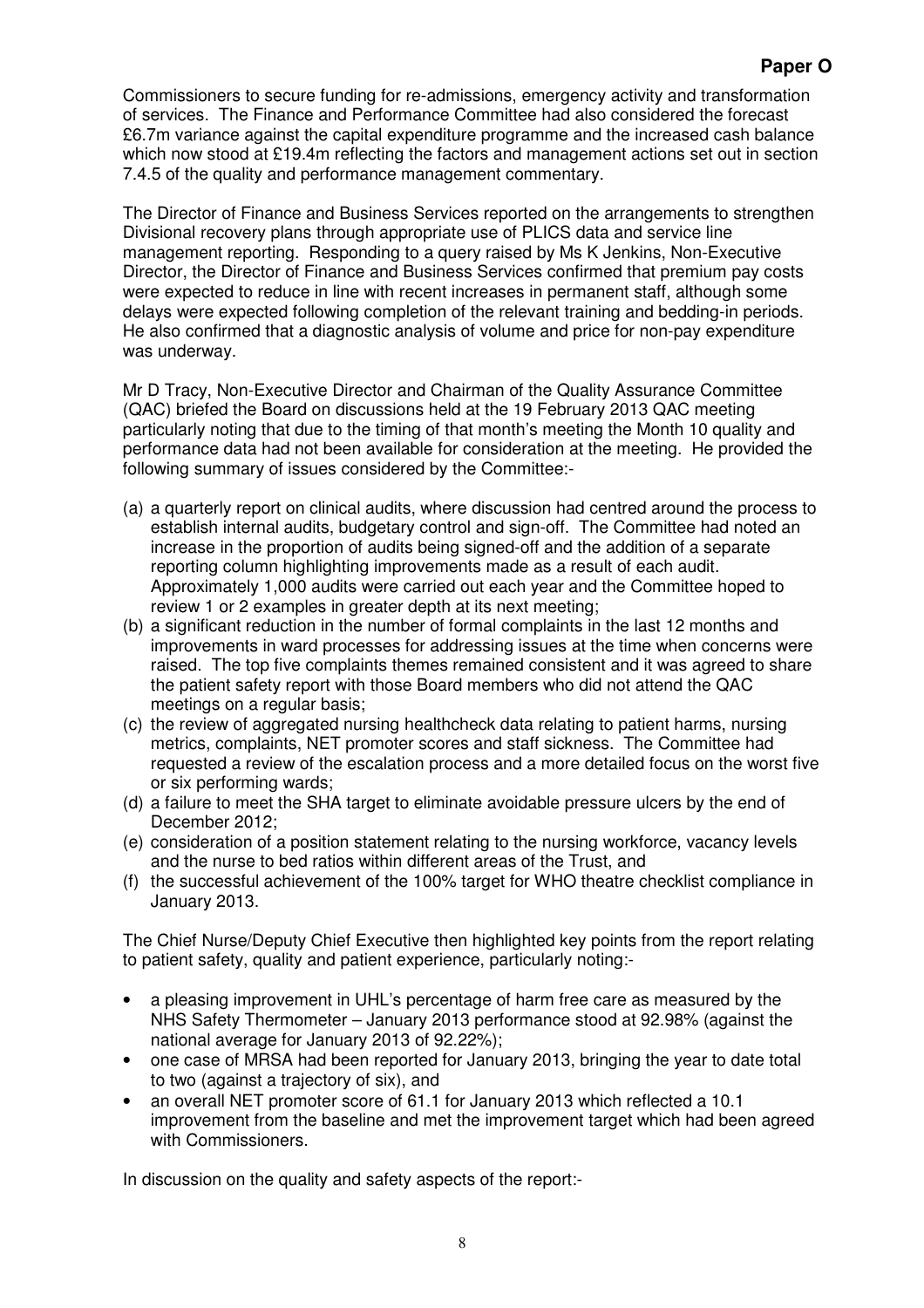- (i) Ms K Jenkins, Non-Executive Director, sought and received assurance regarding safe staffing levels in the Emergency Department (ED), noting that any staffing gaps were being filled through bank and agency staff wherever possible and mechanisms were in place for maintaining a watching brief on complaints levels and incident reports. Any areas of concern were being escalated through appropriate discussion with the relevant nursing and medical teams. It was agreed that consideration would be given to implementing appropriate targets for the reduction of complaints;
- (ii) Mr R Kilner, Non-Executive Director queried whether there were any triggers in place to monitor the ratios between substantive, bank and agency staffing levels. In response, the Chief Nurse/Deputy Chief Executive briefed the Board on progress with recruitment to vacant posts, staff turnover levels and the number of staff moving between specialties currently due to changes in working patterns. No thresholds had been set for the staff ratios which were subject to a case by case review, but only substantive staff members were permitted to take charge of any ward area. Bank and agency staffing levels were noticeably high on the additional step-down ward at LGH, although some of these temporary staff had been in post for12 months or more;
- (iii) Mr Kilner also sought assurance regarding any active training developments to reduce the number of complaints relating to communications and staff attitude. In response, the Director of Human Resources highlighted links with the Organisational Development plan objectives, the Leadership and Management Standards and the arrangements for rolling out Caring at its Best.

The Interim Director of Operations highlighted specific elements from the operational performance section of paper S including the operational performance exception reports provided at appendices 1 to 3. Particular discussion took place regarding the following aspects of the report:-

- (1) cancelled operations performance which stood at 1.5% against a target of 0.8%. Appendix 1 provided an exception report highlighting increased emergency demand and bed capacity pressures as the main reasons for short notice cancellations. An action plan was in place to ensure that patients were offered another date for surgery within 28 days of any cancelled operation and all aspects of theatre scheduling would be reviewed as part of the Trust's theatres transformation project;
- (2) the achievement of 18 week RTT performance targets for admitted (92.2%) and nonadmitted patients (97.3%) within all specialties for January 2013;
- (3) a 52 week RTT breach which would be the subject of an exception report to be presented to the 28 March 2013 Trust Board meeting;
- (4) 62 day cancer performance, where year to date performance stood at 84.6% against a target of 85%. Further details were provided in the exception report (appendix 2 refers), and
- (5) performance against five of the ten stroke quality indicators where urgent corrective action was being implemented to address on-going concerns. An exception report was provided at appendix 3, confirming the trajectory for recovering these performance indicators and the improvements that were expected to be demonstrated in January 2013 performance.

Ms K Jenkins, Non-Executive Director queried the scope to use clinical audit to support improvements in areas of operational performance and the Medical Director confirmed that clinical audits were already in place for monitoring particular pathways of care. Ms J Wilson, Non-Executive Director enquired whether any particular themes were emerging from the review of 62 day cancer performance broken down by tumour site. In response the Interim Director of Operations noted the challenging 85% target and the increased focus on the diagnostic stages of patient pathways. It was agreed that the Quality Assurance Committee would undertake a more detailed review of 62 day cancer performance by tumour site.

The Chief Executive noted improvements in the number of performance indicators RAG rated as green within the management commentary accompanying the quality and

**CN/DCE** 

**QAC Chair**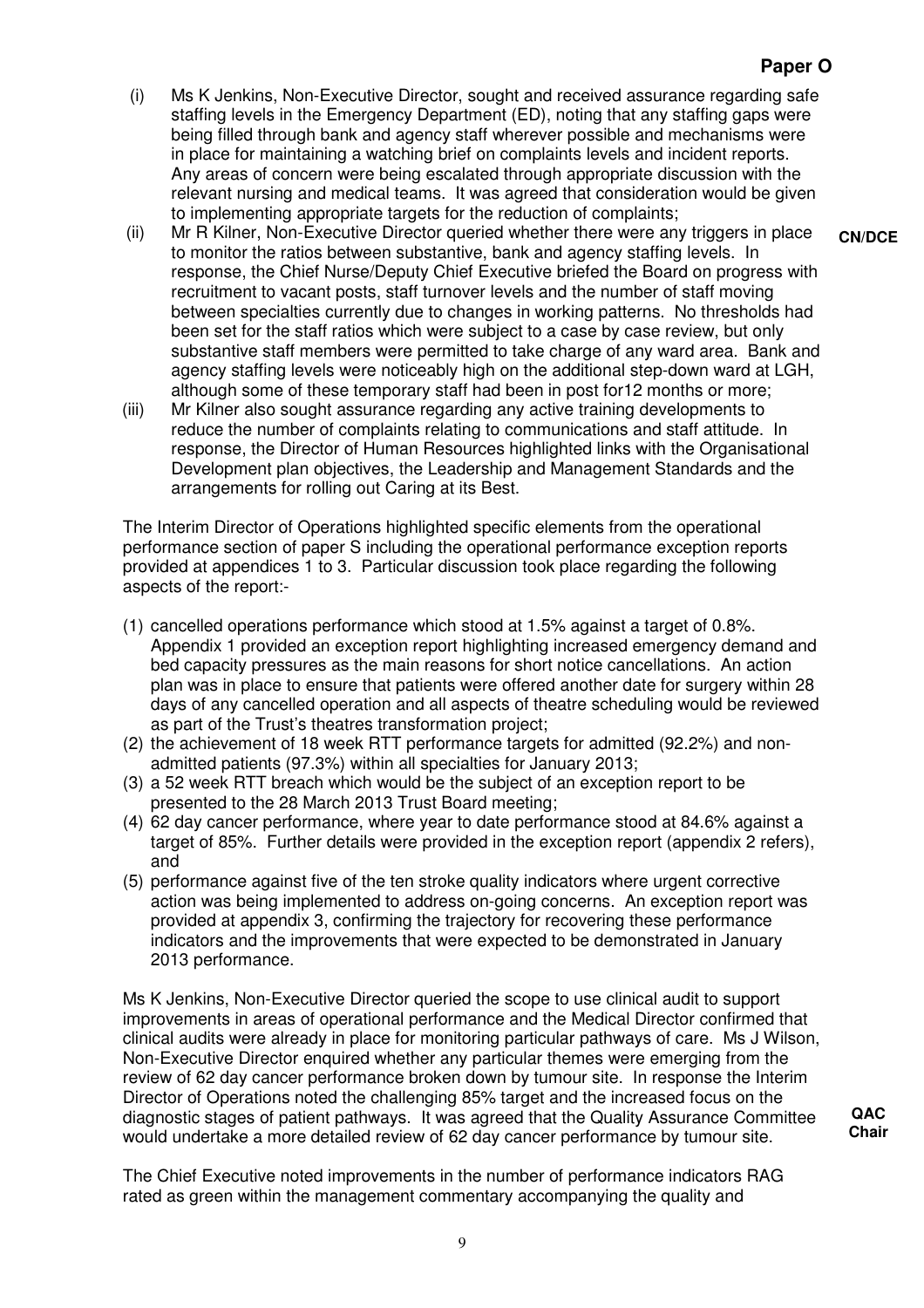# **Paper O**

performance report. He particularly noted the depth of useful information provided within the covering proforma, summary report, the detailed technical performance report and accompanying performance exception reports, advising that a review of the presentation of quality and performance data to the Trust Board was being undertaken by the Executive Team with a view to streamlining the separate elements and removing any areas of duplication.

**Executive Team** 

The Director of Human Resources reported on the Human Resources related issues arising from the month 10 Quality and Performance report, advising that appraisal performance had reduced slightly to 90.5% (from 90.8% in December 2012). However, members noted that the Care Quality Commission report on key findings from the 2012 National Staff Survey showed that UHL was in the highest 20% of Acute Trusts for the percentage of staff appraised during the past 12 months (94%) and the percentage of staff having a well structured appraisal (42%). HR advisers continued to work closely with the Divisions, CBUs and Corporate Directorates to implement targeted actions to improve local appraisal performance.

The January 2013 sickness rate had reduced slightly to 4.2% (compared to 4.4% for December 2012) although this was expected to reduce by approximately 0.5% as further periods of staff absence were closed down. The Director of Human Resources reported on national Agenda for Change arrangements whereby staff taking sick leave would be paid their basic salary instead of any enhanced rates. Paper S also provided a summary of the Well Being at Work Programme funded by staff lottery money and the wide variety of events and activities provided with a view to improving the health of UHL's workforce.

Trust Board members discussed any potential linkages between high levels of sickness absence, low appraisal rates, low NET promoter scores and staff morale. The Chief Nurse/Deputy Chief Executive advised that the ward health check data would highlight such linkages (if they existed) and Mr R Kilner, Non-Executive Director suggested that it might be useful for the programme of regular safety walkabouts to focus on UHL's health check wards.

### **Resolved – that (A) the quality and performance report for month 10 (month ending 31 January 2013 be noted;**

**(B) the Quality Assurance Committee be requested to carry out an in-depth review of a small number of clinical audits and a detailed review of cancer performance by tumour site; QAC CHAIR** 

**(C) copies of the Quality Assurance Committee patient safety report be shared with those Board members who did not attend the QAC meetings on a regular basis; TA** 

**(D) consideration to be given to implementing appropriate targets for managing complaints trends; CN/DCE** 

**(E) the Interim Director of Operations be requested to provide an exception report on the 52 week RTT breach to the 28 March 2013 Trust Board meeting, and IDO** 

**(F) feedback from the Executive Team's review of the presentation of Quality and Performance data to the Trust Board to be provided at a subsequent Trust Board meeting. CE** 

#### 48/13/2 Monthly Update on Emergency Care

The Interim Director of Operations introduced the monthly Emergency Department performance report (paper T) which detailed January 2013 ED activity and performance, and provided an overview of the significant challenges faced by the Trust in achieving the 4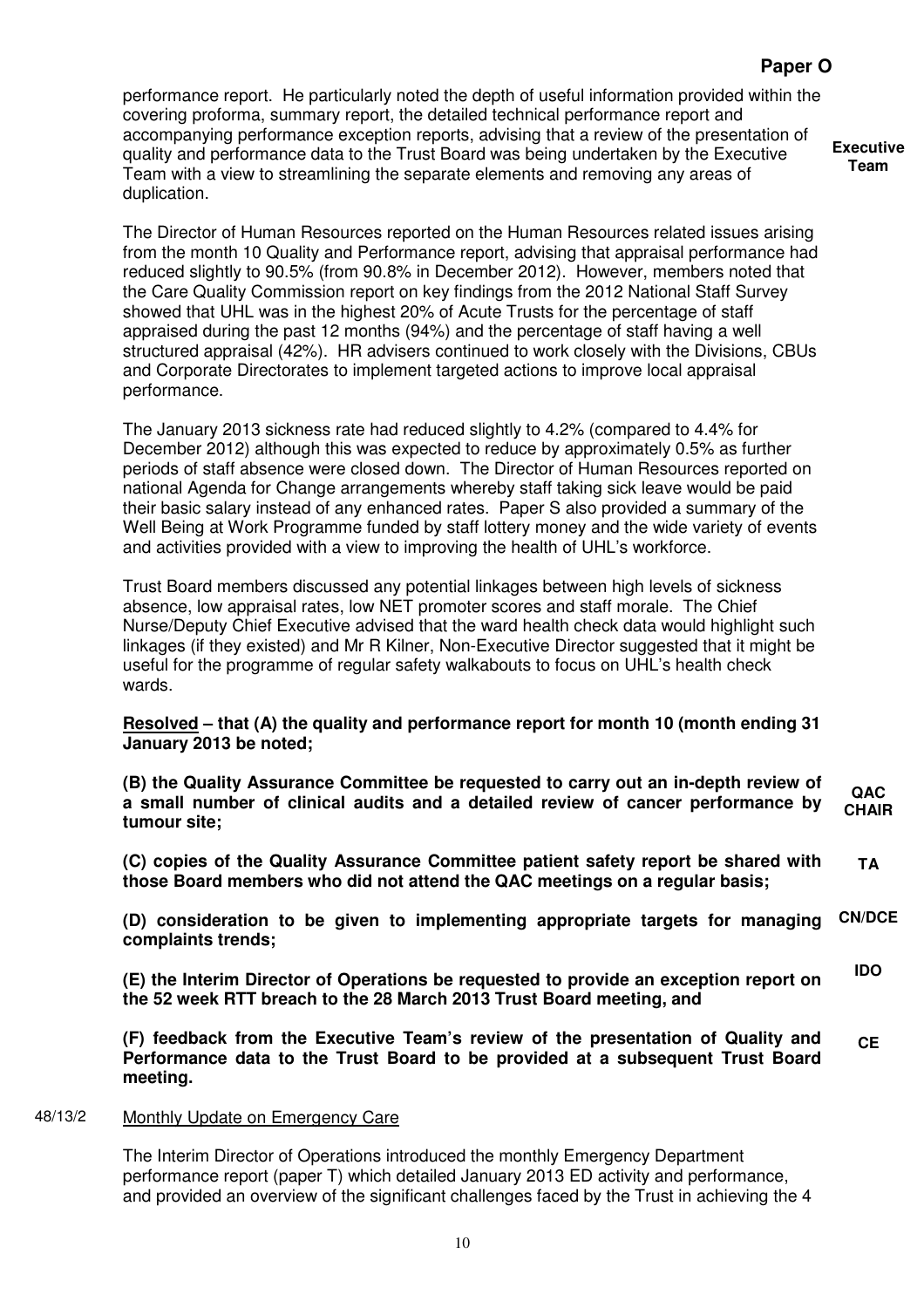# **Paper O**

hour ED Performance target. UHL's ED waits performance for January 2013 had reduced to 79.21% (compared to the December 2012 position of 88.91%). Phase I of the redesigned emergency care pathway model had been implemented on 18 February 2013 with promising results over the first few days, although some capacity issues had been experienced over the first weekend. The Right Place Consulting project highlight report was provided at appendix 1 to paper T.

Mr R Kilner, Non-Executive Director particularly highlighted the graph on page 3 of paper T, showing UHL's performance trend in relation to that of other Acute Trusts. The Interim Director of Operations was requested to analyse the divergence of UHL's ED performance trajectory when compared to the national position and include the summary outputs from this work within the March 2013 Trust Board report on ED performance.

# **Resolved – that (A) the monthly update report on Emergency Care (paper T) be received and noted, and**

**(B) the Interim Director of Operations be requested to report on the divergence of UHL's ED performance trajectory compared to the national position in the March 2013 Trust Board report. IDO** 

# 48/13/3 NHS Trust Over-Sight Self Certification

The Director of Corporate and Legal Affairs introduced UHL's February 2013 self certification (paper U refers) and the return was endorsed (as presented) for signature by the Chairman and Chief Executive and submission to the SHA accordingly. **CHAIR MAN/ CE** 

**Resolved – that the NHS Trust Over-Sight Self Certification return for February 2013 be approved for signature by the UHL Chairman and Interim Chief Executive, and submitted to NHS Midlands and East as required.** 

# **49/13 STRATEGIC RISK REGISTER/BOARD ASSURANCE FRAMEWORK (SRR/BAF)**

The Chief Nurse/Deputy Chief Executive presented the latest iteration of UHL's SRR/BAF (paper V) highlighting the changes made since the 31 January 2013 Trust Board and 12 February 2013 Executive Team meetings. Particular discussion took place regarding the scoring of risk 4 (failure to transform the emergency care system) and members agreed the rationale for changing the current risk score from impact 5 x likelihood  $4 = 20$  to impact 4 x likelihood  $5 = 20$ . It was also agreed to retain the target score impact 4 x likelihood  $3 = 12$ , although the timescale for achieving this target score was currently being refreshed.

Appendix 3 provided a summary of changes to actions and members noted that the timescale for developing proposals for ward managers to create rostered supervisory time (in line with the Francis Inquiry recommendations) had been extended to April 2013. The Chief Nurse/Deputy Chief Executive also reported on discussions with the Audit Committee Chair regarding the risk register itself and the arrangements for the Trust Board to utilise this data going forward. The Trust Board particularly considered the following three risks which had been selected for discussion based upon their current risk scores and the following comments and suggestions were noted:-

- (a) **Risk 6 (failure to achieve FT status)** it was agreed that this risk would be updated with the revised timeline (when agreed with the TDA); **CE**
- (b) **Risk 7 (ineffective organisational transformation)** the Director of Finance and Business Services confirmed that proposals for the future management of CIP and transformation governance were being developed and updated information would be included in the March 2013 iteration of the risk register;
- (c) **Risk 11 (failure to maintain productive relationships)** the Director of Communications and External Relations agreed to update this risk with refreshed

**CHAIR MAN/ CE**

**DFBS**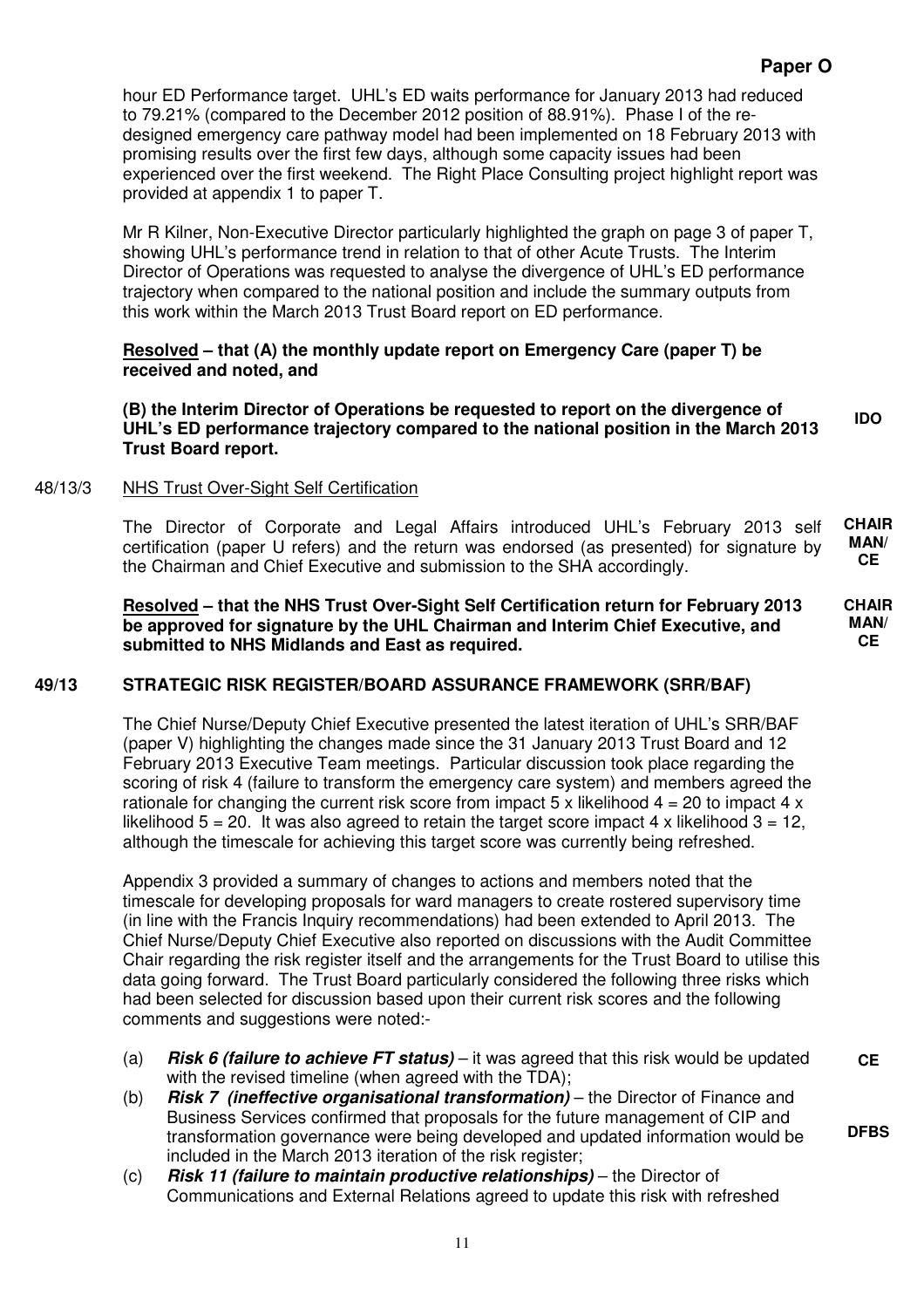**CN/DCE** 

information based upon feedback from GP polling results (when known within the next month) and upon completion of the ongoing contractual negotiations with Commissioners, and **DCER** 

(d) during further discussion on paper V, the Trust Board requested that consideration be given to expanding the titles and explanation of the Divisional risks (eg the risk on page 21 merely stated "PACS") and that the process for calibrating and approving consistent risk scoring mechanism be embedded and reviewed by the Audit Committee.

# **Resolved – that (A) the SRR/BAF (presented as paper V) be received and noted;**

**(B) the comments and suggestions raised under points (a) to (d) above be considered by the Executive Team or relevant Executive Director leads, and any amendments reflected in the next iteration of the SRR/BAF to be presented to the Trust Board on 28 March 2013. CN/DCE** 

**50/13 REPORTS FROM BOARD COMMITTEES** 

50/13/1 Audit Committee

**Resolved – that the Minutes of the 12 February 2013 Audit Committee (paper W) be received and noted.** 

50/13/2 Quality Assurance Committee

#### **Resolved – that the Minutes of the 22 January 2013 Quality Assurance Committee (paper X) be received and noted.**

50/13/3 Research and Development Committee

The Chairman introduced paper Y, providing the Minutes of the UHL Research and Development Committee meeting held on 11 February 2013 and briefed Trust Board members on the arrangements for Professor D Wynford-Thomas, Non-Executive Director to chair a working group to oversee the implementation of the Strategy for Research in Medical Physics and Imaging.

**Resolved – that the Minutes of the 11 February 2013 Research and Development Committee (paper Y) and the verbal information provided by the Chairman be received and noted.** 

50/13/4 Workforce and Organisational Development Committee

**Resolved – that the Minutes of the Workforce and Organisational Development Committee meeting to be held on 8 March 2013 be presented to the next available Trust Board meeting.** 

- **51/13 CORPORATE TRUSTEE BUSINESS**
- 51/13/1 Charitable Funds Committee

**Resolved – that the Minutes of the 18 January 2013 Charitable Funds Committee be received and noted and the recommended items contained therein be endorsed.** 

#### **52/13 QUESTIONS FROM THE PUBLIC RELATING TO BUSINESS TRANSACTED AT THIS MEETING**

A question was received regarding the criteria used for the establishment and remuneration